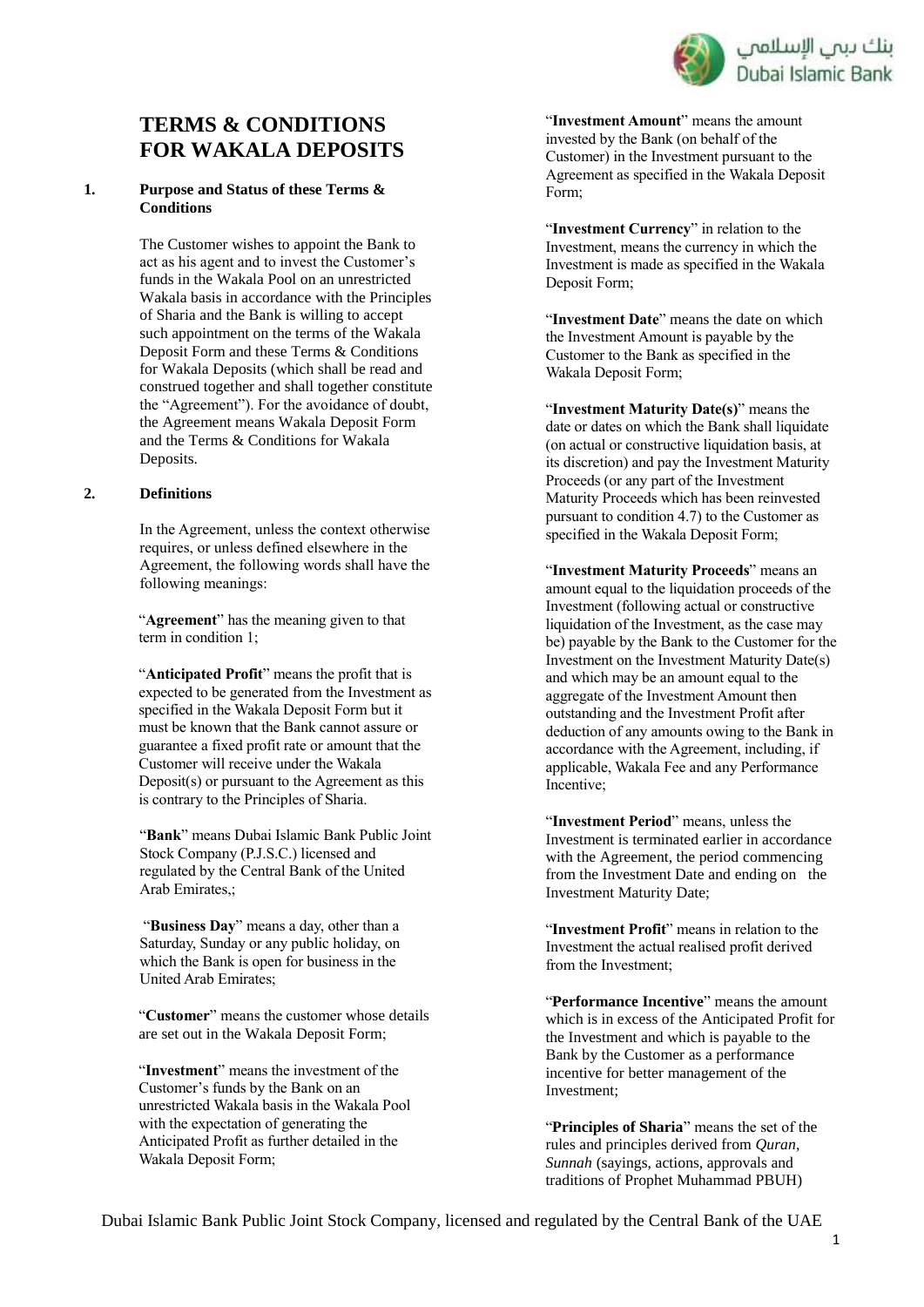*Ijma'* (consensus of qualified Muslim jurists) and *Qiyas* (analogy and juristic inference from the *Quran* and *Sunnah*) applicable to the financial transactions and as set out in the Sharia Standards published by AAOIFI (Accounting and Auditing Organization for Islamic Financial), and pronouncements of the Internal Sharia Supervision Committee of the Bank.

"**Internal Sharia Supervision Committee**" means the Sharia supervisory committee of the Bank (ISSC).

"**Wakala**" An agency agreement where the Customer (in his capacity as principal) appoints the Bank as his undisclosed agent to invest his fund in the Wakala Pool for a fixed fee and/or Performance Incentive.

"**Wakala Deposit Form**" means the form to which these Terms & Conditions are attached and which, amongst other things, details the commercial terms of the Investment.

"**Wakala Pool**" means the separate independent pool of the assets and investments constituted by the Bank for the purpose of investing the Investment Amounts.

Unless the contrary intention appears:

- (i) a reference to a gender includes the other gender and vice versa;
- (ii) a reference to singular includes plural
- (iii) a person includes any individual, company, corporation, unincorporated association or body (including a partnership, trust, fund, joint venture, government, state, agency, organization or other entity whether or not have a separate legal personality).

#### **3. Appointment of Bank**

By executing the Wakala Deposit Form, the Customer appoints the Bank to be his agent for investment of the Customer's funds in the Wakala Pool on an unrestricted Wakala basis in accordance with the Principles of Sharia on the terms set out in the Wakala Deposit Form and in connection therewith and authorises the Bank to:

(a) Invest the Investment Amount by entering only into Shariah compliant transactions on behalf of the Customer and for the

Customer's account. The Customer authorizes the Bank to invest the invested amount in all financing and investment activities of the Wakala Pool;

- (b) do all acts as fully as the Customer could do himself with respect to such transactions;
- (c) negotiate on behalf of the Customer in relation thereto; and
- (d) exercise on the Customer's behalf all other related powers necessary to enable it to fulfil its obligations under the Agreement.
- 3.1 The Bank, by accepting a duly executed and completed Wakala Deposit Form, will agree to act as agent for the Customer with respect to executing the Investment as contemplated in the Agreement. Except as expressly provided for in the Agreement or where required by law, the Bank shall have no authority to represent or bind the Customer, or purport to do so. The Customer acknowledges and agrees that he shall be solely responsible for assessing, approving and accepting the Investment on the terms set out in the Agreement.
- 3.2 The Bank shall have only those duties which are expressly set out in the Agreement. Nothing in the Agreement implies any additional duties on the Bank or constitutes the Bank as the trustee or fiduciary of the Customer or any other person.
- 3.3 The Bank hereby undertakes that it shall, in performing its obligations under the Agreement, act in good faith and shall manage the Investment with the same degree of care as it would exercise if the Investment had been made and administered on its own account.
- 3.4 The Bank may refrain from doing anything which might, in its sole opinion, constitute a breach of any law or regulation or otherwise be actionable at the suit of any person and may do anything which, in its sole opinion, is necessary or desirable to comply with any law or regulation of any jurisdiction.
- 3.5 In consideration of the Bank acting as agent of the Customer, the Bank shall be entitle to:
	- (i) a fixed Wakala fee as set out in the Wakala Deposit Form, if applicable; and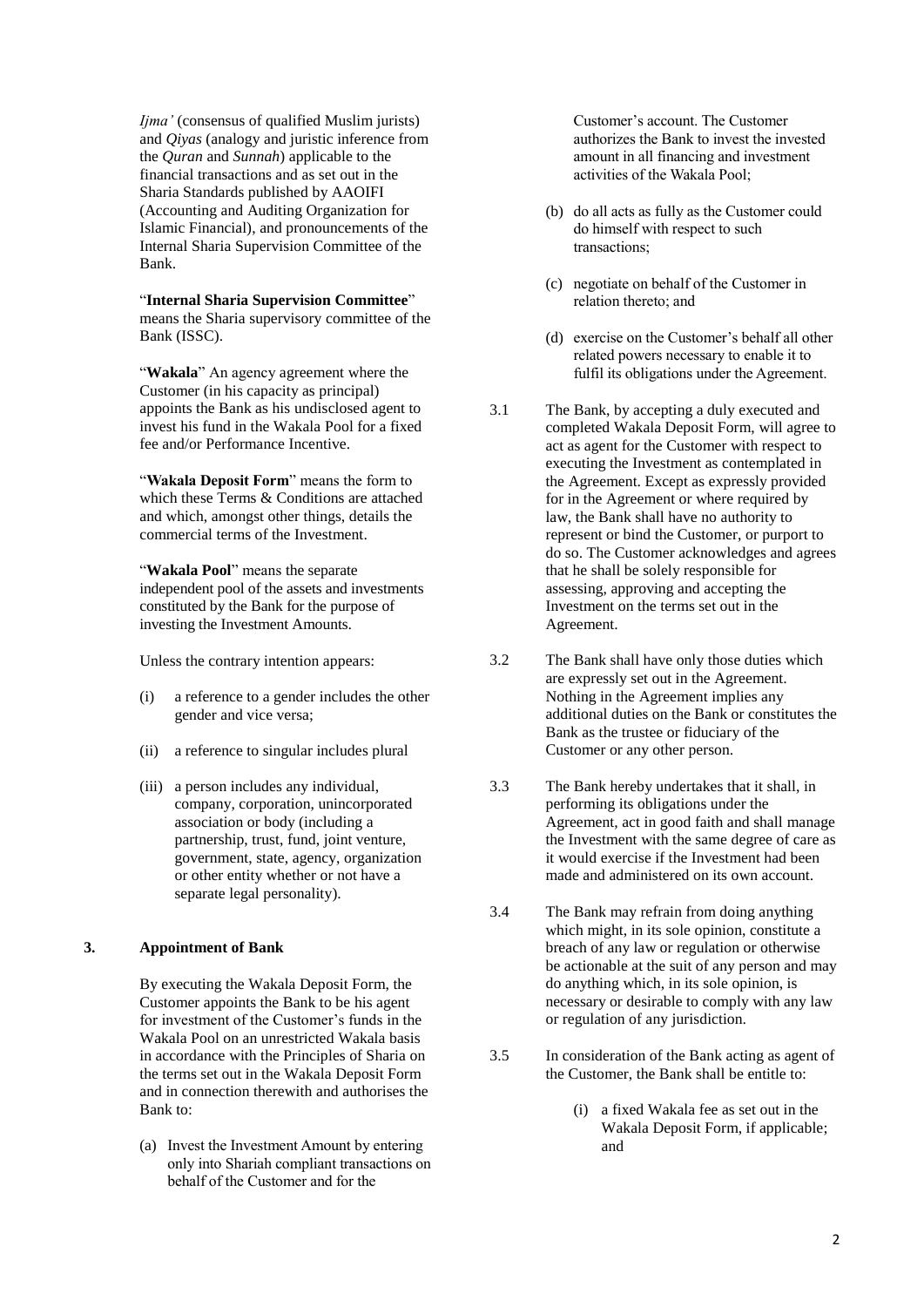(ii) the Performance Incentive when applicable.

#### **4. Investment**

- 4.1. The Customer acknowledges and agrees that he is entering into the Agreement and the Investment for the purposes of allowing him to invest his funds on the basis of unrestricted Wakala and in a manner compliant with the Principles of Shariah. The Customer undertakes to adhere to and comply with the Principles of Sharia at all times during the term of the Agreement.
- 4.2 The Customer, by completing and executing the Wakala Deposit Form, irrevocably and unconditionally instructs the Bank to enter into the Investment specified in the Wakala Deposit Form on and subject to the terms set out in the Agreement.
- 4.3 The Customer acknowledges and agrees that the Bank may, but shall be under no obligation to, segregate the Investment Amount received from the Customer from its own funds and the funds of its other customers but shall ordinarily commingle the Investment Amount with the Bank's own funds. The Bank is authorised to act on the basis of the instructions provided in the Wakala Deposit Form. If the Bank requires any further instructions or clarifications from the Customer, the Bank shall be entitled to seek such information or clarification as it deems fit to allow it to fulfil its obligations under the Agreement and may refuse to act, without any liability, until it has received such instructions or clarification.
- 4.4 The Investment shall be carried out for and on behalf of the Customer but in the name of the Bank or in the name of such agent as the Bank selects. The Bank may discharge its agency functions under the Agreement by itself or through further agents and sub-agents as it may in its sole discretion choose.
- 4.5 The Customer shall bear all the risks associated with (i) the Investment (which shall include, for the avoidance of doubt, the risk of the partial or total loss of the Investment Amount); and (ii) all acts of the Bank as agent for the Customer except those risks resulting from the Bank's wilful misconduct or gross negligence or breach of its obligations under the Agreement. The Bank shall not be liable or responsible to the Customer for any risks or actual losses in relation to the Investment (including its performance) except those risks and actual losses (not to include any opportunity costs or funding costs) resulting from the Bank's wilful misconduct

or gross negligence or breach of its obligation under the Agreement.

- 4.6 The Customer shall be entitled to receive the actual profits generated from the Wakala Investments (less any Wakala Fee and Performance Incentive) in accordance with the terms and conditions of the Agreement.
- 4.7 In the event the Investment Profit generated by the Investment is lower than the Anticipated Profit thereon, the Customer hereby acknowledges and agrees that he will be entitled to receive only the actual profit generated by the Investment (if any).
- 4.8 The Customer may elect, by completing the relevant provisions of the Wakala Deposit Form, to reinvest part or all of the Investment Maturity Proceeds on the initial Investment Maturity Date and the Bank shall be authorised to make such reinvestment without further instruction from or recourse to the Customer.
- 4.9 The Bank shall, without any liability, be entitled to withdraw from the Investment at any time during the Investment Period:
	- (a) if any representation or warranty made by the Customer pursuant to condition 7 below is not true and accurate or becomes inaccurate or if there is any other breach by the Customer of the Agreement; and
	- (b) if it becomes unlawful, in any jurisdiction, for it to continue to participate in the Investment.
- 4.10If the Customer receives any amount, at the discretion of the Bank without any written or oral commitment to do so, on account of profit before maturity of the Wakala Investment then such onaccount amount shall be adjusted and reconciled against the final profit declared by the Bank in relation to the Wakala.

# **5. Payments**

- 5.1 By executing the Agreement, the Customer irrevocably and unconditionally authorises the Bank to debit the Customer's bank account specified in the Wakala Deposit Form with the Investment Amount for value not later than the Investment Date and to invest such funds in accordance with the Agreement.
- 5.2. Following liquidation (on actual or constructive liquidation basis), the Bank shall transfer the Investment Maturity Proceeds of the Investment, after making the deductions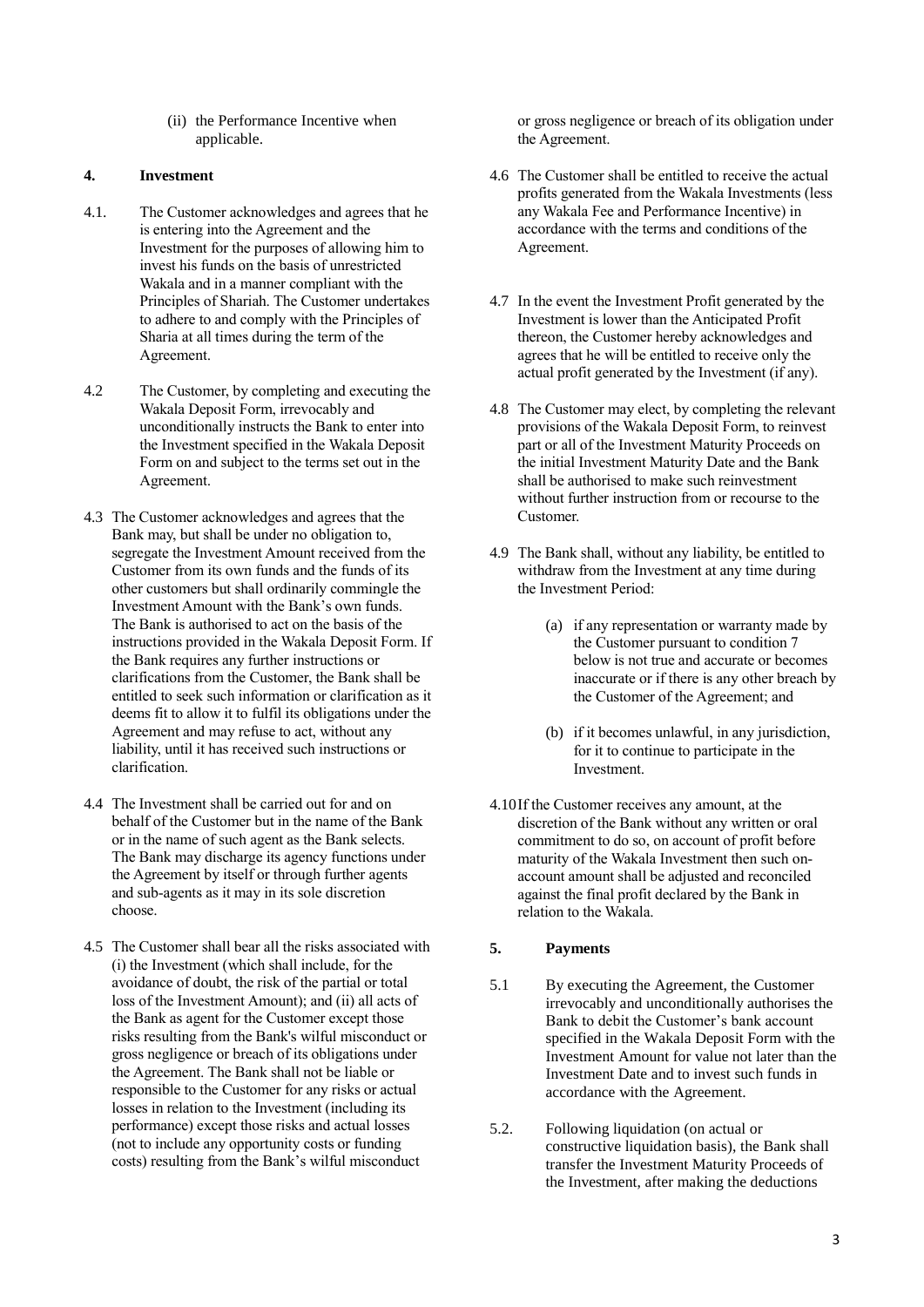set out in condition 5.6 below, on the Investment Maturity Date(s) in accordance with the instructions set out in the Wakala Deposit Form. In the event the Customer has elected to reinvest the Investment Maturity Proceeds or part thereof pursuant to condition 4.8 above the date on which such amount reinvested matures shall, for the avoidance of doubt, be an Investment Maturity Date in respect of that part of the Investment Maturity Proceeds.

- 5.3 If, on an Investment Maturity Date, the Investment Profit exceeds the Anticipated Profit, the Bank shall be entitled to retain any such excess amount as a Performance Incentive.
- 5.4 The Customer may, by notice in writing to Bank and/or through any of Bank's channels availed from time to time (including Online or Mobile Banking), request immediate liquidation or termination of the Investment prior to the Investment Maturity Date. Any such request shall be for the liquidation of the full amount of the Investment outstanding at that time and not part only. The Customer may not be able to realize the Anticipated Profit due to premature liquidation of Wakala.
- 5.5 In the event of termination or liquidation of the Investment pursuant to condition 4.10or 5.4 above, the Bank shall, following actual or constructive liquidation as the case may be, within five (5) Business Days of such termination, transfer the Investment Maturity Proceeds along with the realised Investment Profit as at the date of termination to the Customer. The Customer acknowledges and agrees that in this case, the profit shall be less than the expected profit and the Bank shall be entitled to deduct from the Investment Profit and/or Investment Amount an amount equal to Wakala Fee and Performance Incentive. For the avoidance of doubt, if the Customer requests liquidation or termination of the Investment prior to the relevant Investment Maturity Date, the Bank may liquidate or terminate the Investment and in such circumstances the Bank shall be entitled, in addition to the Wakala Fee, to a Performance Incentive (out of actual realized Wakala Profit) calculated in accordance with terms set out in the Wakala Deposit Form.
	- 5.6 The Bank shall account for all Wakala Expenses from and out of the actual profit

-

generated from the Wakala Investments (if any) or in case there is no profit, it shall be deducted from the remaining Wakala Capital.

5.7 The Customer hereby authorises and instructs the Bank to, prior to paying any amount to the Customer, deduct from any Investment Maturity Proceeds:

- (a) Wakala Fee,and
- (b) Any applicable Performance Incentive.
- (c) Wakala Expenses

#### **6. Profit Equalization Reserve**

- 6.1 The Bank is authorised to set aside a portion of the profit to create a profit equalization reserve for the benefit of Customers.
- 6.2 In this case and upon liquidation, the balance of the profit equalization reserve shall be returned to the Customers without affecting the Bank's entitlement to the Wakala Fees or Performance Incentive for the period in which the reserve was set aside.

## **7. Representations**

- 7.1. The Customer hereby represents and warrants to the Bank that:
	- (a) it is duly incorporated and validly existing<sup>1</sup> and/or has full power and authority to enter into the Agreement and the Investment;
	- (b) the Agreement creates valid, enforceable and legally binding obligations on it/him and does not contravene any applicable law or regulation or other contractual or legal obligations (including, but not limited to its constitutional documents<sup>2</sup>) that it has or may have;
	- (c) all acts, conditions and things required to be done, fulfilled and performed in order (i) to enable it lawfully to enter into, exercise its rights under and perform and comply with the obligations expressed to be assumed by it under the Agreement and (ii) to ensure that the obligations expressed to be assumed by it under the Agreement are legal, valid, binding and enforceable against it have been done, fulfilled or

<sup>&</sup>lt;sup>1</sup> Applicable only to a legal person other than an individual.

<sup>2</sup> Applicable only to a legal person other than an individual.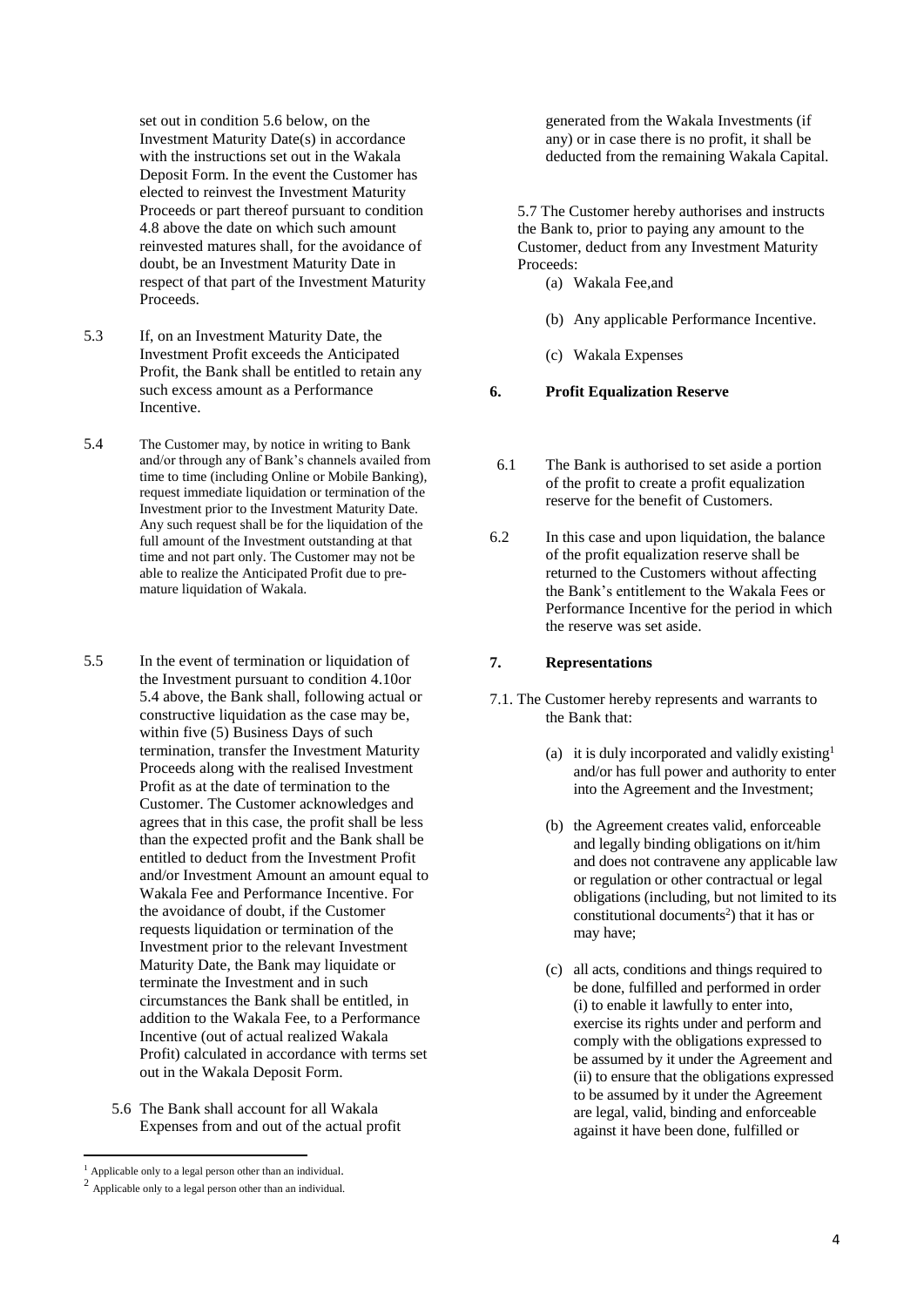performed;

- (d) no litigation, arbitration or administrative proceedings (including any which relate to bankruptcy, winding-up or dissolution or any analogous proceedings<sup>3</sup>) is pending, initiated or threatened against it;
- (e) it has investigated and is satisfied as to the Sharia compliance of the Agreement and the transactions contemplated thereunder, will not raise any objection regarding the Sharia compliance of the Agreement and will not bring or make any claim against the Bank on the grounds of noncompliance of the Agreement or the transactions contemplated hereunder with the Principles of Sharia; and
- (f) it has not relied on the Bank or any written declaration, fatwa, opinion or other documents prepared by, on behalf of or at the request of the Bank for the purposes of a determination or confirmation that the Agreement is Shariah-compliant.
- 7.2. Each of the representations and warranties constituted by this condition 7 are made on the date the Agreement comes into force and shall be deemed to be repeated on each day of the Investment Period (including, for the avoidance of doubt, each day of any period during which amounts are reinvested pursuant to condition 4.8 above) with reference in each case to the facts and circumstances then subsisting.

#### **8. Indemnity**

The Customer shall indemnify and hold harmless the Bank and its officers, employees agents and duly appointed representatives (the "**Compensated Persons"**) for and against any and all actual obligations, liabilities, losses, costs, expenses, fees (including taxes together with actual legal fees and expenses incurred in connection with any enforcement of the Agreement), damages, penalties, demands, actions and judgments of every kind and nature imposed on, incurred by or asserted against any of the Compensated Persons arising out of or connected with the Agreement, the Investment or the arrangements and transactions contemplated by the Agreement.

#### **9. Currency**

If any sum due from the Customer under the Agreement ("**Sum**") or any order or judgement given or made in relation to a Sum has to be converted from the currency (the "First Currency") in which the Sum is payable into another currency (the "**Second Currency**") for the purpose of (i) making or filing a claim or proof against the Customer, (ii) obtaining an order or judgement in any court or other tribunal against the Customer or (iii) enforcing any order or judgement given or made against the Customer. In each case in relation to the Agreement, the Customer shall as an independent obligation indemnify and hold harmless the Bank from and against any loss suffered as a result of any changes between (a) the rate of exchange used for such purpose to convert the Sum from the First Currency into the Second Currency and (b) the rate or rates of exchange at which the Bank may in the ordinary course of business purchase the First Currency with the Second Currency upon receipt by it of the Sum.

# **10. TERMINATION**

- 10.1 The Agreement will be effective from the date of acceptance by the Bank of the duly completed and executed Wakala Deposit Form and shall continue until the Investment terminates in accordance with the terms of the Agreement.
- 10.2 An exercise by the Bank of its rights pursuant to condition 4.10 above or the Customer of his right pursuant to condition 5.4 above shall be deemed to terminate the Investment when all amounts paid as a result of such termination have been paid in full pursuant to condition 5.2 or 5.5 and 5.6 above (as the case may be).
- 10.3 Termination of the Agreement will not affect, extinguish or prejudice any right or obligation of the Bank or the Customer arising prior to termination.

# **11. NOTICES**

11.1 All notices sent by the Bank to the Customer shall be sent to the Customer at the most recent address of the Customer provided by the Customer to the Bank. Notices from the Customer to the Bank shall be sent to Dubai Islamic Bank PJSC, P.O Box 1080, Dubai, UAE. Notices may be delivered by (i) hand (ii) facsimile message (against a machine-

1

<sup>3</sup> Applicable only to a legal person other than an individual.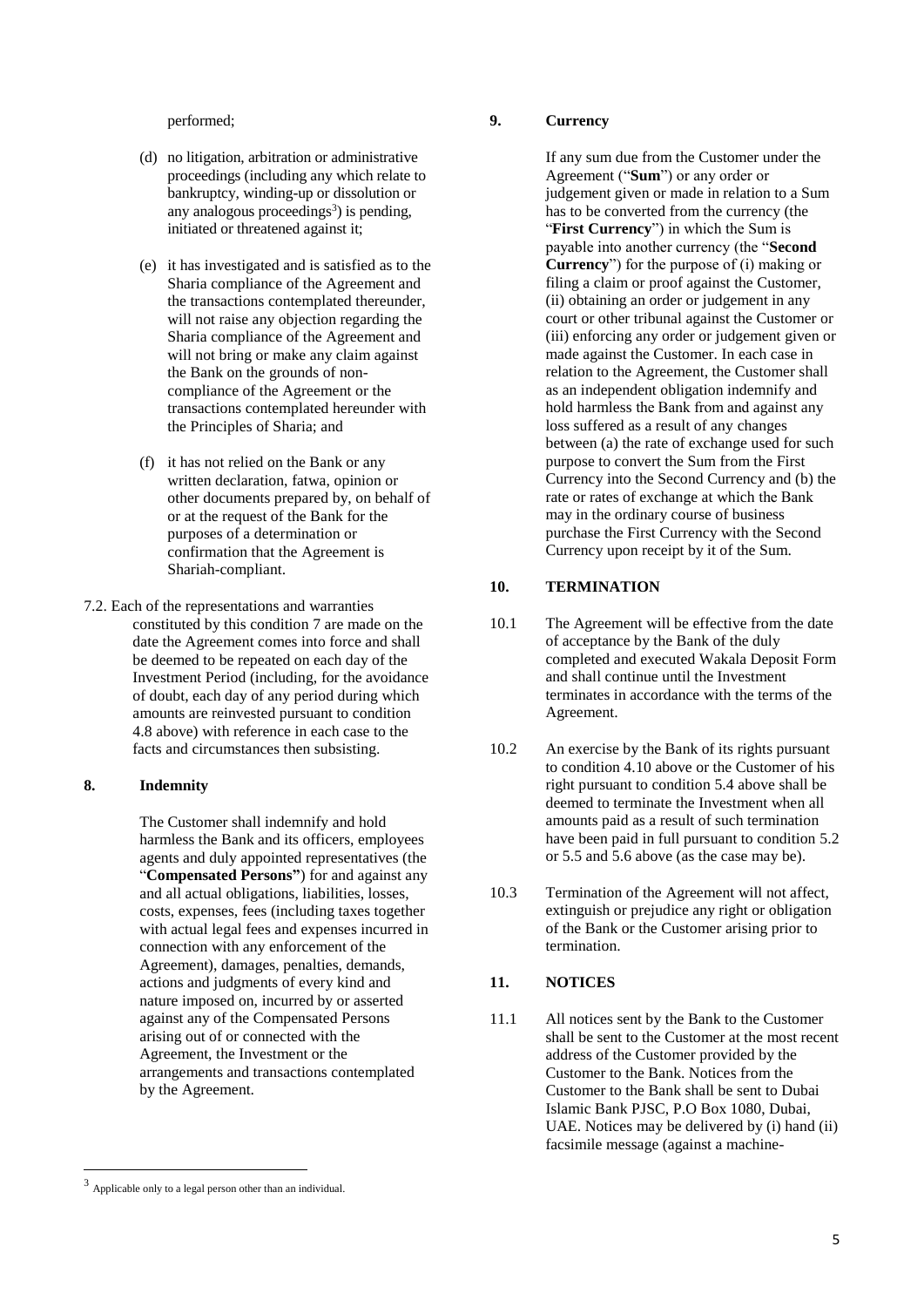generated confirmation of delivery) or (iii) by registered post or courier.

- 11.2 Notices sent will be deemed to be effective as follows:
	- a) if delivered by hand, at the time of delivery; and
	- b) Notices sent by email shall be deemed to be received on the Business Day following the day they are transmitted and if sent by registered mail or courier, shall be deemed to be received three (3) Business Days after the date of posting or dispatch (as the case may be) and properly addressed to the addressee.
- 11.3 All communications, notices or documents made or delivered pursuant to the Agreement shall be in the English language.
- 11.4 The Customer and the Bank notify each other that, in accordance with the Bank's internal rules and procedures, all telephone calls made by or to either the Bank or the Customer concerning any matter related to this Agreement may be tape recorded. Accordingly, the Customer consents to the recording of the telephone conversations and agreed that the recording may be submitted in evidence in any proceedings relating to any matter contemplated under this Agreement.

# **12. WAIVERS**

- 12.1 No failure by the Bank to exercise or any delay by the Bank in exercising any right or remedy hereunder shall operate as a waiver thereof, nor shall any single or partial exercise of any right or remedy prevent any further or other exercise thereof or the exercise of any other right or remedy. The rights and remedies herein provided are cumulative and not exclusive of any rights or remedies provided by law.
- 12.2 The Customer hereby irrevocably waives generally all immunity it or its assets or revenues may otherwise have in any jurisdiction, including immunity in respect of the giving of any relief by way of injunction or order for specific performance or for the recovery of assets or revenues and the issue of any process against its assets or revenues for the enforcement of a judgment, arbitral award or, in an action in rem, for the arrest, detention or sale of any of its assets and revenues.

# **13. ENTIRE AGREEMENT**

The Agreement contains the whole agreement between the Bank and the Customer concerning the Investment and supersedes all previous agreements between the Bank and the Customer relating to the Investment.

# **14. SEVERABILITY**

If, at any time, any provision of the Agreement is or becomes illegal, invalid or unenforceable in any respect under the law of any jurisdiction, neither the legality, validity or enforceability of the remaining provisions of the Agreement nor the legality, validity or enforceability of such provision under the law of any other jurisdiction shall in any way be affected or impaired thereby.

# **15. ASSIGNMENT**

- 15.1 The Agreement shall be binding upon and inure to Bank and the Customer, their respective successors and permitted assigns, heirs and/or legal representatives.
- 15.2 The Customer may not assign or transfer any of his rights or obligations under the Agreement. The Bank may assign or transfer any of its rights or obligations under the Agreement to any affiliate without the consent of the Customer.

# **16. AMENDMENTS**

No amendment of or addition to the Agreement shall be of any force or effect unless effected in writing and signed by the Bank and the Customer.

# **17. THIRD PARTIES**

A person who is not a party to the Agreement has no rights to enforce or to enjoy the benefit of any term of the Agreement.

#### **18. GOVERNING LAW AND JURISDICTION**

18.1 The Agreement and the construction, performance and validity thereof shall be governed by and interpreted and construed in accordance with the laws of the Emirate of Dubai and the Federal laws of the UAE and the Principles of Shariah as interpreted by the ISSC of the Bank and in the event of conflict between the laws and the Principles of Sharia,